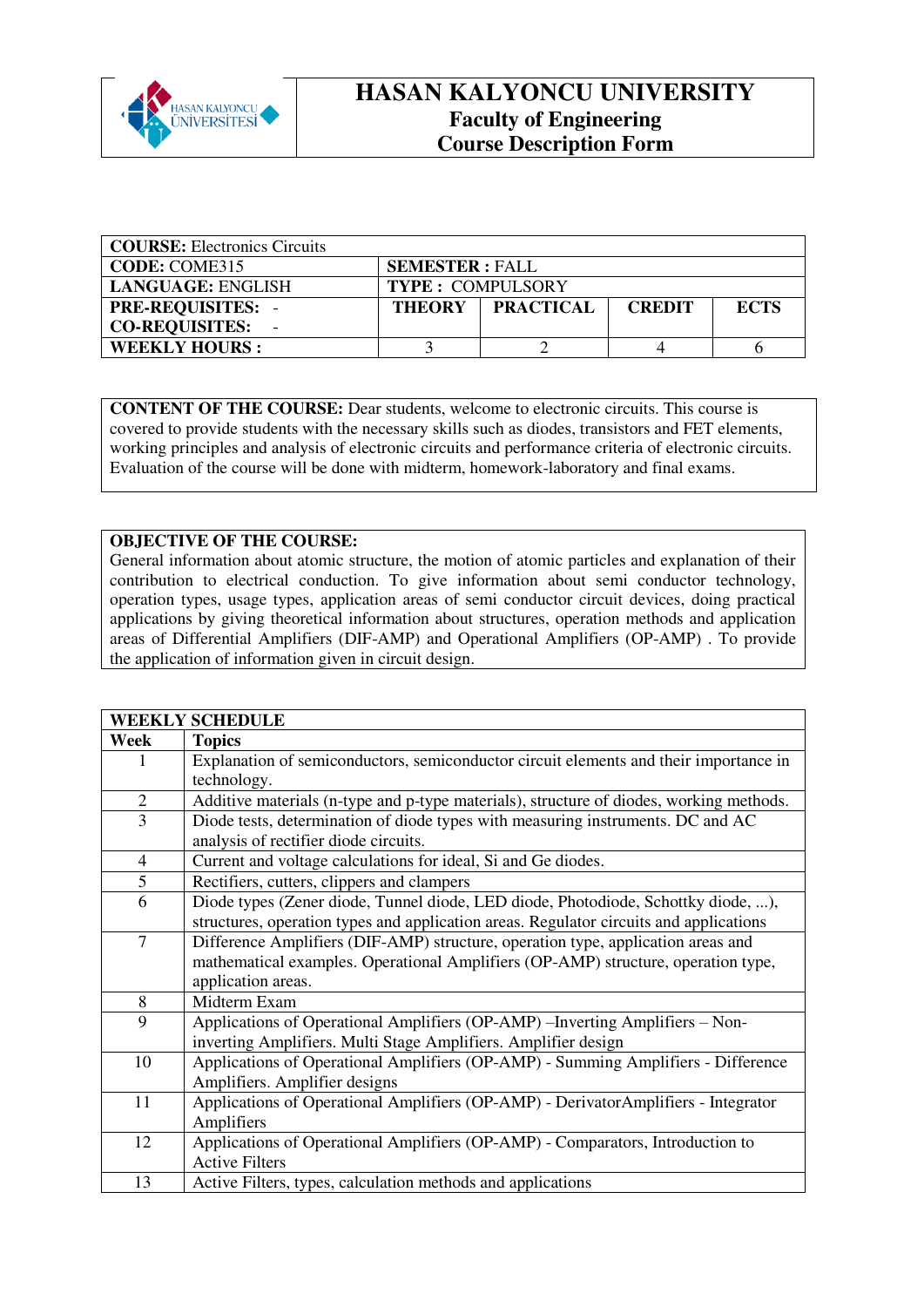| -<br>. . | .<br>- 16<br>uon<br>и<br>$\sim$<br>. |
|----------|--------------------------------------|

**TEXTBOOK:** Robert L. BOYLESTAD, Lois NASHELSKY (2013), Electronic Devices and Circuit Analysis 11th Ed. (ISBN: 9780132622264), Pearson Pub. USA **REFERENCE BOOKS: -**L Jacop MILLMAN, Christos C. HALKIAS (2007), Millman's Electronic Devices and Circuits 2nd Ed. (ISBN: 0070634556), Millman Pub. USA, -Rudolf GRAF and William SHEETS (2010), Encyclopedia of Electronic Circuits (Volume 7), McGraw-Hill/TAB Electronics, USA,- Robert L. BOYLESTAD, Lois NASHELSKY (2014), Electronic Devices Circuit Theory Lab.Manual 5th Ed. (ISBN: 9780132510424), Pearson Pub. USA

| <b>EVALUATION SYSTEM:</b>    |                 |                |  |  |  |
|------------------------------|-----------------|----------------|--|--|--|
| <b>IN-TERM STUDIES</b>       | <b>QUANTITY</b> | PERCENTAGE (%) |  |  |  |
| Midterm Exam                 |                 | 30             |  |  |  |
| Quiz                         | 3               | 15             |  |  |  |
| Laboratory works             | 13              | 15             |  |  |  |
| Final Exam                   |                 | 40             |  |  |  |
| <b>TOTAL</b>                 | 18              | 100            |  |  |  |
| <b>CONTRIBUTION OF</b>       |                 | 60             |  |  |  |
| <b>INTERM STUDIES TO</b>     | 17              |                |  |  |  |
| <b>OVERALL GRADE</b>         |                 |                |  |  |  |
| <b>CONTRIBUTION OF FINAL</b> |                 | 40             |  |  |  |
| <b>EXAMINATION TO</b>        |                 |                |  |  |  |
| <b>OVERALL GRADE</b>         |                 |                |  |  |  |
| <b>TOTAL</b>                 | 18              | 100            |  |  |  |

| <b>COURSE CATEGORY:</b>        | PERCENTAGE (%) |
|--------------------------------|----------------|
| Mathematics and Basic Sciences | 40             |
| Engineering                    | 40             |
| <b>Engineering Design</b>      | 20             |
| <b>Social Sciences</b>         |                |

| <b>TABLE OF ECTS / WORKLOAD:</b>                           |                 |                           |                          |  |  |
|------------------------------------------------------------|-----------------|---------------------------|--------------------------|--|--|
| <b>Activities</b>                                          | <b>QUANTITY</b> | <b>Duration</b><br>(Hour) | <b>Total</b><br>Workload |  |  |
| <b>Course Duration</b>                                     | 13              |                           | 39                       |  |  |
| Hours for off-the-classroom study (Pre-study,<br>practice) | 14              |                           | 98                       |  |  |
| Laboratory works                                           | 13              | 2                         | 26                       |  |  |
| Mid-term                                                   |                 | 1,5                       | 1,5                      |  |  |
| Final examination                                          |                 | 1,5                       | 1,5                      |  |  |
| Quiz                                                       | 3               |                           | 3                        |  |  |
| <b>Total Work Load</b>                                     |                 |                           | 169                      |  |  |
| <b>Total Work Load / 30</b>                                |                 |                           | 5,63                     |  |  |
| <b>ECTS Credit of the Course</b>                           |                 |                           | 6                        |  |  |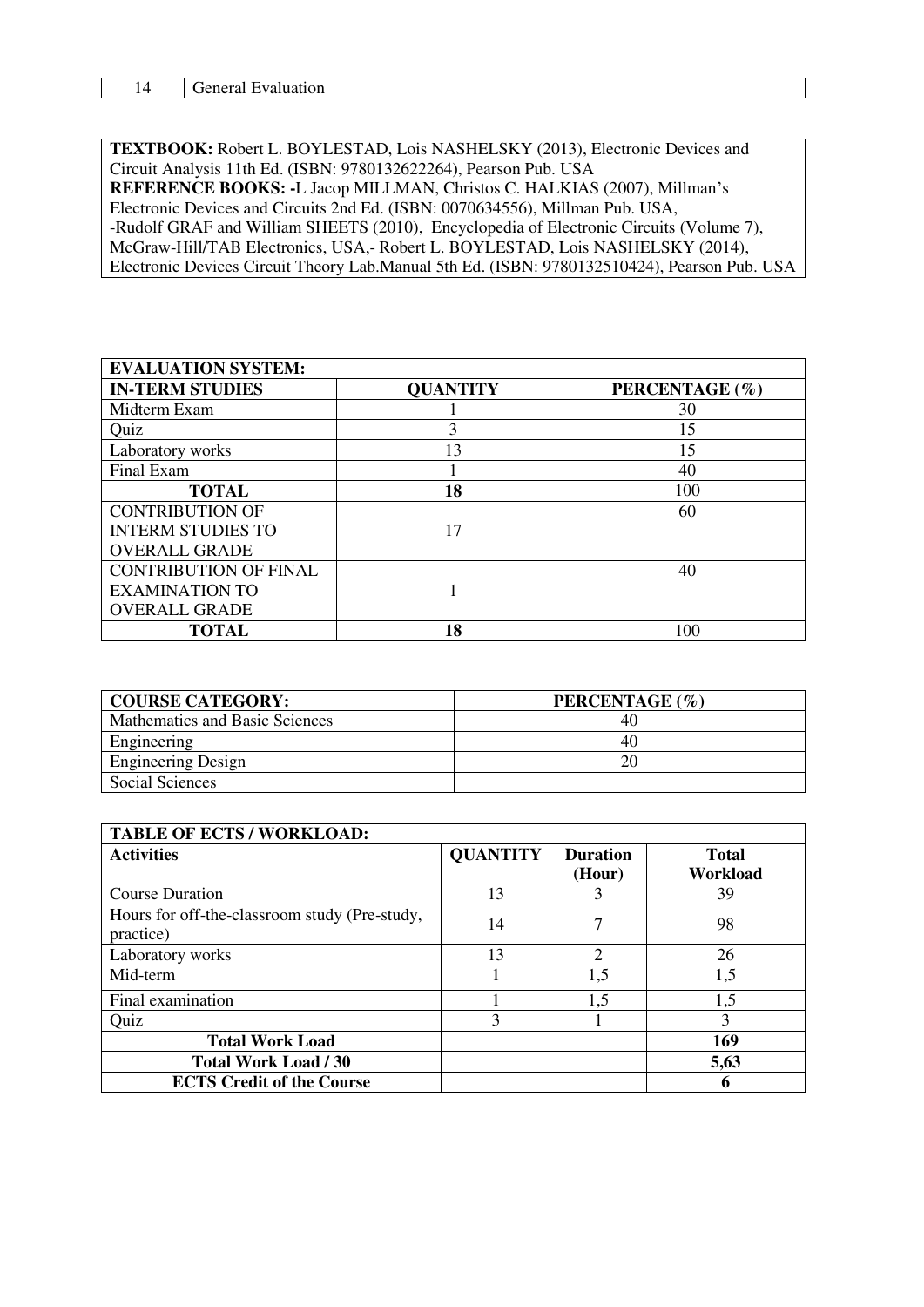|                                                | PO <sub>1</sub> | PO <sub>2</sub> | PO <sub>3</sub> | PO <sub>4</sub> | PO <sub>5</sub> | <b>PO6</b> | PO <sub>7</sub> | PO <sub>8</sub> | PO <sub>9</sub> | <b>PO10</b> | PO11 |
|------------------------------------------------|-----------------|-----------------|-----------------|-----------------|-----------------|------------|-----------------|-----------------|-----------------|-------------|------|
| LO1                                            | 3               | 3               |                 |                 | 0               | $\theta$   |                 |                 |                 | $\theta$    |      |
| LO2                                            | 3               |                 |                 | $\Omega$        | 0               | 0          | $\theta$        |                 |                 | $_{0}$      |      |
| LO3                                            | 3               | 3               |                 |                 | 0               | 0          |                 |                 |                 | 0           |      |
| LO <sub>4</sub>                                | 3               | κ               |                 |                 | 0               | 0          | $\mathcal{O}$   |                 |                 | $\theta$    |      |
| LO <sub>5</sub>                                | 3               |                 | ∍               |                 | 0               | 0          |                 |                 |                 | $\theta$    |      |
| LO <sub>6</sub>                                | 3               | 3               | ◠               |                 | 0               | 0          |                 |                 |                 | $\Omega$    |      |
| LO7                                            |                 |                 | 3               |                 | 0               | 0          | 0               |                 |                 |             |      |
| PO: Program Outcomes   LO: Learning Outcomes   |                 |                 |                 |                 |                 |            |                 |                 |                 |             |      |
| Values: 0: None   1: Low   2: Medium   3: High |                 |                 |                 |                 |                 |            |                 |                 |                 |             |      |

| <b>INSTRUCTOR(S):</b>         | Asst. Prof. Dr. Abdul HAFEZ |
|-------------------------------|-----------------------------|
| <b>FORM PREPARATION DATE:</b> | 22.05.2019                  |

| <b>LEARNING OUTCOMES OF THE</b><br><b>COURSE:</b>                                             | PROGRAM OUTCOMES:                                                                                                                                                                                                                                                                                                                                                                                                                                                                                                                                                                                                                                                                                                                                                                                                                                                                                                                                                         |
|-----------------------------------------------------------------------------------------------|---------------------------------------------------------------------------------------------------------------------------------------------------------------------------------------------------------------------------------------------------------------------------------------------------------------------------------------------------------------------------------------------------------------------------------------------------------------------------------------------------------------------------------------------------------------------------------------------------------------------------------------------------------------------------------------------------------------------------------------------------------------------------------------------------------------------------------------------------------------------------------------------------------------------------------------------------------------------------|
| LO1: Technology of semiconductors. To learn how<br>to get and use n-type and p-type materials | <b>PO1:</b> Adequate knowledge in mathematics, science<br>and engineering subjects pertaining to the relevant<br>discipline; ability to use theoretical and applied                                                                                                                                                                                                                                                                                                                                                                                                                                                                                                                                                                                                                                                                                                                                                                                                       |
| LO2:<br>Structure of rectifier diodes, operation and<br>application of them.                  | knowledge in these areas in complex engineering<br>problems.<br>PO2: Ability to identify, formulate, and solve                                                                                                                                                                                                                                                                                                                                                                                                                                                                                                                                                                                                                                                                                                                                                                                                                                                            |
| LO3: Application and analysis of diodes in DC and<br>AC circuits                              | complex engineering problems; ability to select and<br>apply proper analysis and modeling methods for this                                                                                                                                                                                                                                                                                                                                                                                                                                                                                                                                                                                                                                                                                                                                                                                                                                                                |
| LO4:<br>Analysis of diode types (Zeneri LED,<br>Tunnel,) and analysis of their applications   | purpose.<br>PO3: Ability to design a complex system, process,<br>device or product under realistic constraints and<br>conditions, in such a way as to meet the desired                                                                                                                                                                                                                                                                                                                                                                                                                                                                                                                                                                                                                                                                                                                                                                                                    |
| <b>LO5:</b> To learn the types of rectifiers and regulation<br>circuits                       | result; ability to apply modern design methods for<br>this purpose.<br>PO4: Ability to devise, select, and use modern                                                                                                                                                                                                                                                                                                                                                                                                                                                                                                                                                                                                                                                                                                                                                                                                                                                     |
| LO6:<br>To learn power amplifier types (DIF-AMP<br>and OP-AMP) and their usage in circuits    | techniques and tools needed for analyzing and<br>solving complex problems encountered in<br>engineering practice; ability to employ information                                                                                                                                                                                                                                                                                                                                                                                                                                                                                                                                                                                                                                                                                                                                                                                                                           |
| LO7: To learn purposive circuit design and analysis.                                          | technologies effectively.<br>PO5: Ability to design and conduct experiments,<br>gather data, analyze and interpret results for<br>investigating complex engineering problems or<br>discipline specific research questions.<br>PO6: Ability to work efficiently in intra-disciplinary<br>and multi-disciplinary teams; ability to work<br>individually.<br><b>PO7:</b> Ability to communicate effectively in Turkish,<br>both orally and in writing; knowledge of a minimum<br>of one foreign language; ability to write effective<br>reports and comprehend written reports, prepare<br>design and production reports, make effective<br>presentations, and give and receive clear and<br>intelligible instructions.<br>PO8: Recognition of the need for lifelong learning;<br>ability to access information, to follow developments<br>in science and technology, and to continue to educate<br>him/herself.<br><b>PO9:</b> Consciousness to behave according to ethical |